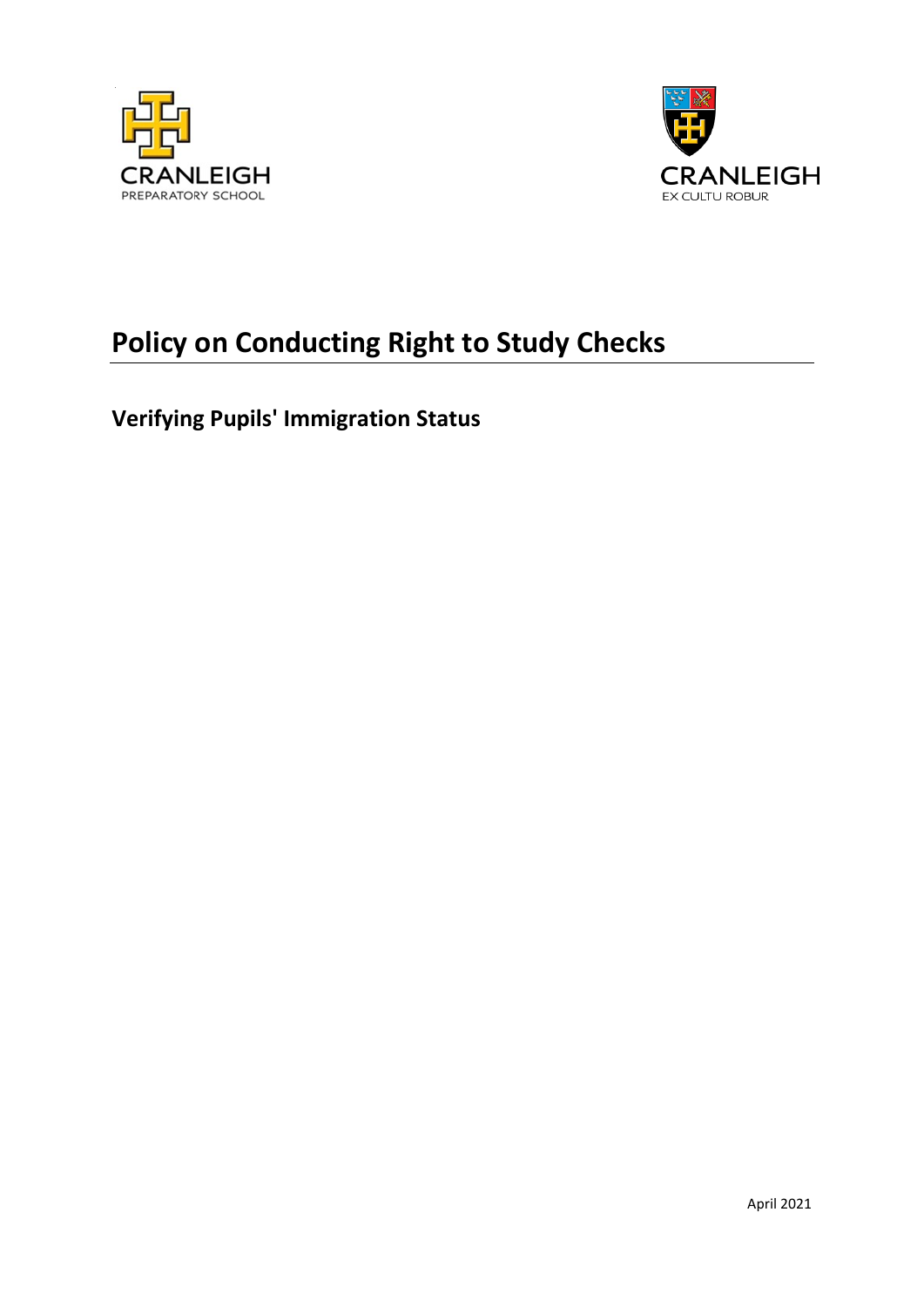**Please note that this policy describes the position of European Economic Area (EEA) and Swiss nationals after free movement ended at 11 pm on 31 December 2020. Until 30 June 2021, EEA and Swiss nationals will still be able to travel to the UK and prove their status simply using their passports and national identity cards, so checks on EEA and Swiss nationals as described in this policy do not need to be conducted until 1 July 2021.**

### 1 **Introduction**

- 1.1 Cranleigh School (**School**) is a licensed Child Student visa sponsor enabling the School to sponsor pupils who are not British or Irish nationals and who wish to study at the School for courses of more than six months' duration.
- 1.2 One of the guiding principles of the sponsorship regime is that holding a sponsor licence is a privilege and not a right. In order to maintain and retain the privilege of holding a sponsor licence (and to benefit from the migration which it enables) the Home Office and UK Visas and Immigration (**UKVI**) requires sponsors to play their part in helping to control immigration by fulfilling certain duties.
- 1.3 UKVI's guidance to sponsors outlines the general duties with which sponsors must comply, one being that a sponsor has a duty to:

"*comply with all aspects of the Immigration Rules and sponsor guidance, and support immigration control, including by taking steps to ensure that every student at their institution who is subject to immigration control has permission to study in the UK throughout the whole period of their study.*"

1.4 Guidance also lists examples of serious breaches of sponsorship duties which could result in compliance action being taken against a sponsor, which ultimately could include licence revocation. That list includes the following:

"*Operating in a manner that poses a threat to immigration control, such as failing to take steps to ensure that students who are subject to immigration control have leave to remain in the UK.*"

- 1.5 For these reasons it is extremely important that the School takes steps to:
	- 1.5.1 identify all prospective and current international pupils; and
	- 1.5.2 check that they have the right to be in the UK and to study throughout the period they are studying with us.
- 1.6 In 2014 the Home Office wrote to the Independent Schools Council setting out the steps independent schools are expected to take to meet their responsibilities as sponsors in relation to the above duty. This policy takes those steps into account.

### 2 **Pre-admission checks: ALL PUPILS**

- 2.1 We have in place processes to identify those pupils who will be subject to immigration control, whether their Child Student visas are sponsored by us or have limited leave to remain under a different immigration category.
- 2.2 Initial indications as to each prospective pupil's immigration status are obtained through our admissions process by way of specific questions about the pupil's nationality and immigration status in the School's registration form.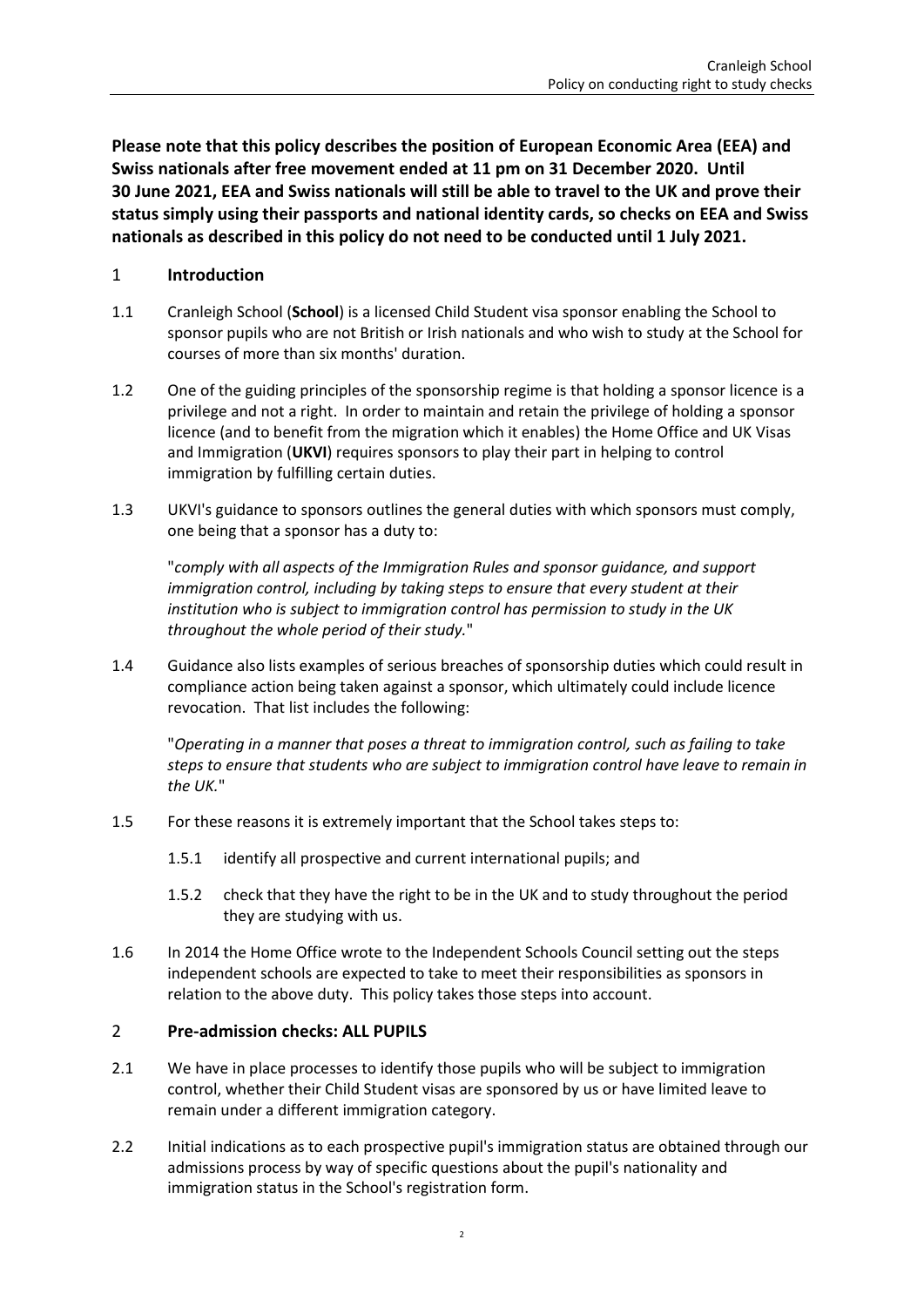- 2.3 The School specifically requests all prospective pupils to disclose and provide evidence (such as a copy of their passport and Biometric Residence Permit (**BRP**) 1 ) in relation to:
	- 2.3.1 nationality;
	- 2.3.2 whether they require Child Student visa sponsorship by us if they are not a British or Irish citizen; and
	- 2.3.3 if not, the basis on which they are entitled to study in the UK, e.g. they have been issued a visa as the dependent child of someone with limited leave to remain in another immigration category.
- 2.4 The School reserves the right to request further information about a prospective pupil's immigration status and to share that information with UKVI. We will request further information if we are uncertain about a prospective pupil's immigration status or if information submitted by the pupil or parent indicates that they might be subject to immigration control (for example, if overseas correspondence addresses are provided).
- 2.5 Where an overseas pupil has entered, or is to enter, the UK under an immigration category that does not require the School's sponsorship (for example, as a Tier 2 dependant), in addition to the prospective pupil's documents, we also ask that parents provide a copy of their passport and BRP<sup>2</sup> or a "share code" so that we can access the child's digital immigration status. The School reserves the right to request further information about the immigration status of the parent(s) of a prospective pupil and to share that information with UKVI. We will request further information if we are uncertain about the immigration status of the parent(s) of a prospective pupil.

### 3 **Enrolment checks: BRITISH / IRISH PUPILS ONLY**

3.1 Although there is no requirement for schools to inspect or take copies of evidence of nationality for British and Irish pupils we ask **all** pupils to provide proof of their immigration and nationality status to ensure full compliance and we reserve the right to do so if there are obvious discrepancies disclosed as part of the admissions or enrolment process. This will be the case where a home address outside the UK or Ireland is provided.

### 4 **Enrolment checks: NON-BRITISH / IRISH PUPILS ONLY**

- 4.1 In addition to pre-admission checks described above, the Schools carries out additional checks on enrolment of pupils who are not British or Irish citizens and who the School is not sponsoring under the Child Student immigration category.
- 4.2 We inspect the pupil's original current passport and BRP (or their digital immigration status accessed vi[a https://www.gov.uk/check-immigration-status](https://www.gov.uk/check-immigration-status%20) using a share code provided to us by the pupil) to confirm the information given by the pupil at the pre-admission stage.
- 4.3 Copies are taken of the pupil's original documents showing all personal identity details and their immigration permission entitling them to study at the School.
- 4.4 In the absence of an immigration stamp in the pupil's passport relating to their entry to the UK, we require pupils to provide their travel ticket to the UK or boarding card. Staff use the right to study checklist (at [Appendix 2\)](#page-9-0) and BRP checking guide (at [Appendix 3\)](#page-13-0) to carry out these checks. A copy of the completed checklist is then appended to the pupil's file.

<sup>&</sup>lt;sup>1</sup> Pupils who do not have a BRP at the time of application will still be required to show their BRP to staff at enrolment so it can be checked and a copy taken.

<sup>&</sup>lt;sup>2</sup> Pupils whose parents do not have their BRP at registration will be required to provide a photocopy of it at enrolment.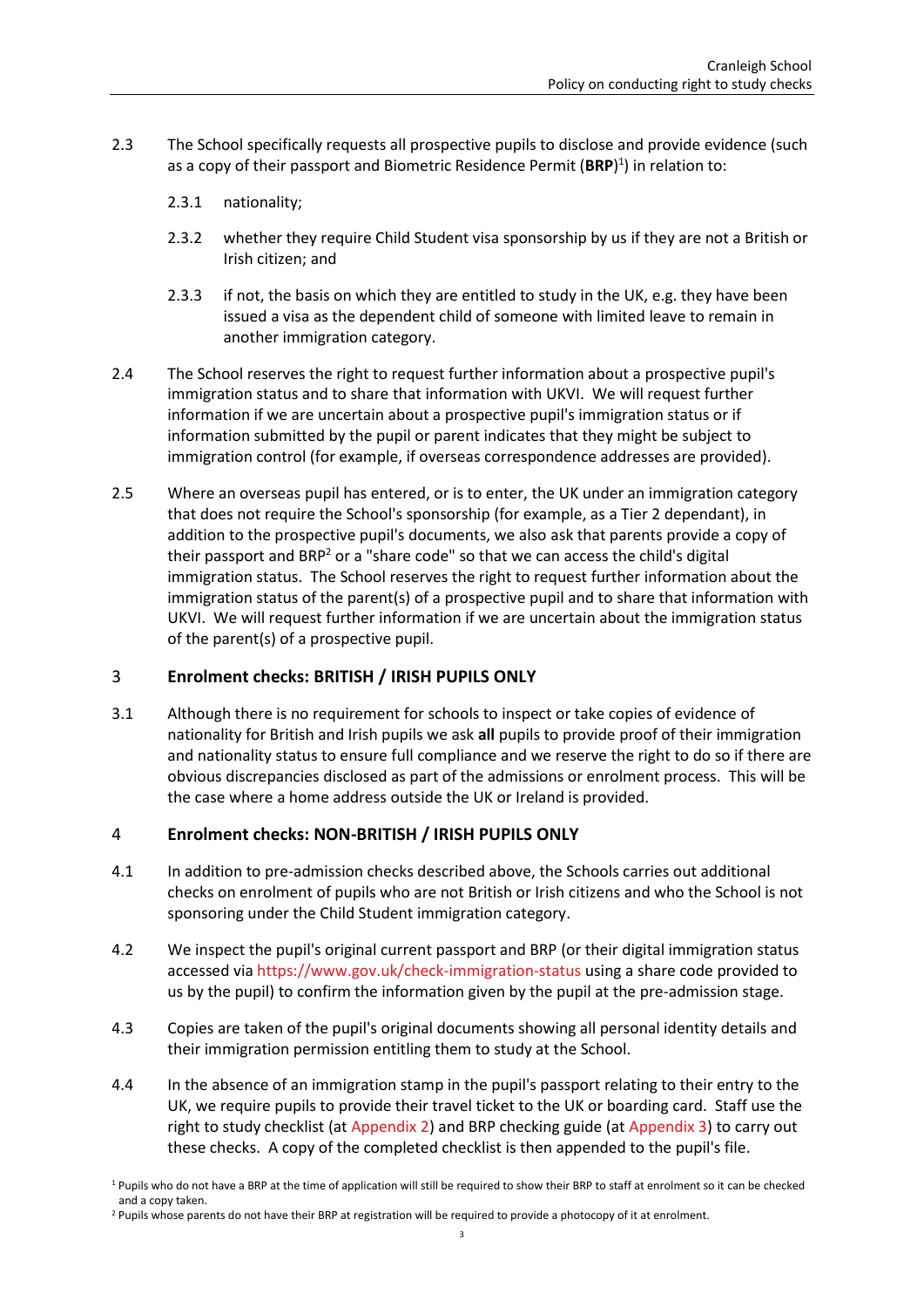4.5 If a pupil has not been granted leave which covers the entire duration of the time they will be at the School, we make a record of the date of expiry of the pupil's leave on a centralised spreadsheet. The School has a colour coded system of expiry dates which are monitored through a computerised diary.

### 5 **Enrolment checks: CHILD STUDENT VISA SPONSORED PUPILS ONLY**

- 5.1 We are obliged to carry out certain mandatory checks and retain records in relation to each overseas pupil whose visa application we have sponsored.
- 5.2 We inspect each sponsored pupil's original current passport and BRP to check that the pupil is entitled to study at our School in the UK.
- 5.3 Copies are taken of pupils' original current passports or immigration status document showing all personal identity details including biometric details, leave stamps and entitlement to study at the School.
- 5.4 In the absence of an immigration stamp in the pupil's passport relating to their entry to the UK, we require pupils to provide their travel ticket to the UK or boarding card. Staff use the right to study checklist (at [Appendix 2\)](#page-9-0) and BRP checking guide (at [Appendix 3\)](#page-13-0) to carry out these checks. A copy of the completed checklist is then appended to each sponsored pupil's file.
- 5.5 The Home Office requires sponsors to maintain a history of each sponsored pupil's contact details whilst they are in the UK. This includes details of their residential address in the UK, a telephone number and mobile telephone number. The School therefore maintains a spreadsheet of contact details for pupils sponsored under the Child Student category and requires parents of pupils to update the School when there is any change to these details. We do not overwrite previously submitted information, in order to ensure a record of the history of contact details.
- 5.6 The School is required to keep a record of each sponsored pupil's absence and attendance at the School. This requirement is met by the School marking the pupil's attendance / absence at daily registrations, in line with prevailing pupil registration regulations.
- 5.7 The School is required to keep a copy of the letter submitted by each sponsored pupil's parents or legal guardians confirming their consent to the pupil's visa application and arrangements for travel to, and reception and care whilst in, the UK. The School also requires a copy of evidence demonstrating the relationship between the sponsored pupil and his / her parents / legal guardian. The School retains these documents on the pupil's file.

### 6 **Periodic checks on existing pupils**

- 6.1 The overriding principle is that schools are required to take steps to prevent a situation arising where they continue to teach pupils who do not have valid leave to be in the UK. We do this by carrying out the checks listed above before pupils commence their studies.
- 6.2 UKVI expect schools to know the immigration status of all pupils. We meet this requirement by maintaining a record of nationality of each pupil which also contains details of the immigration status of all pupils who are not British or Irish citizens.
- 6.3 In addition, the School ensures that our information and records are current and that parents and pupils understand the importance of such by means of the following: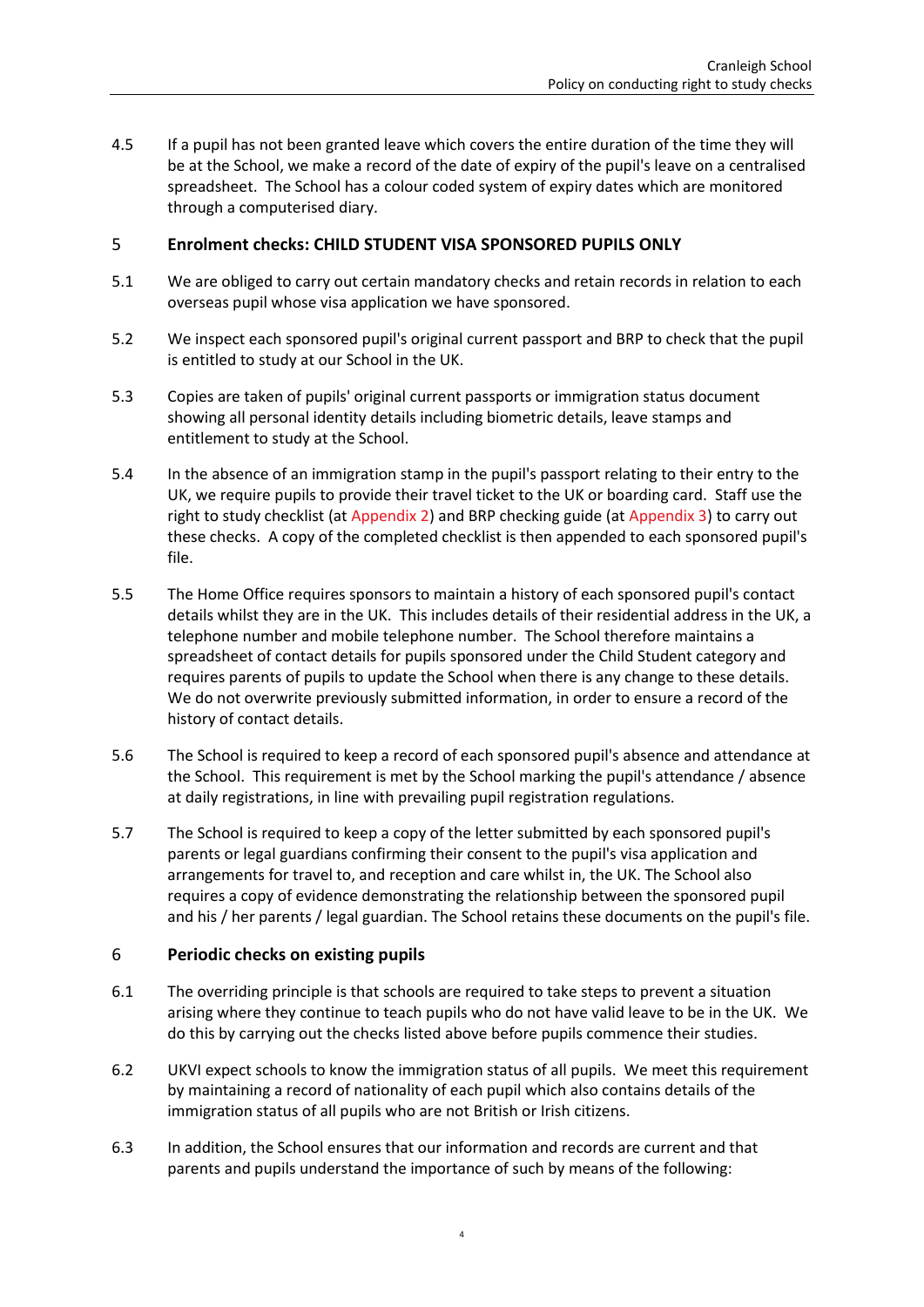| <b>Action</b>                                                                                                                                                        | When / how often                                                                         |
|----------------------------------------------------------------------------------------------------------------------------------------------------------------------|------------------------------------------------------------------------------------------|
| Periodically reviewing pupil files of currently enrolled<br>pupils to ensure that we hold information about their<br>current immigration status                      | Review period - e.g. termly                                                              |
| Requesting proof of immigration status if this information<br>is found to be missing following review                                                                | As required                                                                              |
| Parents are advised that they must inform the School if<br>their child does not have the right to live and study in the<br>UK or if their immigration status changes | When completing the School's<br>registration form and in the School's<br>parent contract |
| Ensuring that parents and pupils are aware that the<br>School may share information with UKVI                                                                        | In the School's parent contract and in<br>relevant correspondence with parents           |
| Ensuring that the School may terminate the education of<br>a pupil who has no legal right to be in the UK                                                            | In the School's parent contract                                                          |

### 7 **Timing of checks**

- 7.1 Right to study checks are conducted and documents copied at enrolment before the pupil commences their course of study at the School.
- 7.2 If a pupil produces a document which demonstrates that their permission (also known as "leave") to be in the UK is time limited, then their right to study will also be time limited. In these circumstances, we record details of when the pupil's leave is due to expire and make enquiries as to what the pupil intends to do to ensure they maintain their right to study. Pupil files are monitored to ensure that their right to study is maintained.

### 8 **Checking documents**

- 8.1 [Appendix 1](#page-6-0) provides a quick reference guide to help identify:
	- 8.1.1 whether pupils have a right to study; and
	- 8.1.2 documentation we may ask to inspect and copy at enrolment.
- 8.2 In relation to pupils who are not British or Irish citizens, it is the School's policy to check the original document(s) which are set out in [Appendix 1](#page-6-0) on enrolment to confirm that the pupil has the right to study in the UK. These documents are checked in the presence of the prospective pupil.
- 8.3 The documents listed in [Appendix 1](#page-6-0) represent best practice but there may be occasions when parents of prospective pupils may insist that the pupil has a right to study in the UK but is unable to produce any of the documents specified. Such cases are to be treated sensitively and carefully and a child could be admitted for studies if the School can be satisfied that the parent and prospective pupil have a right of residence in the UK. Such an exercise can only be conducted by Mrs Jane Gallie who will liaise with our external advisers on pupil immigration issues.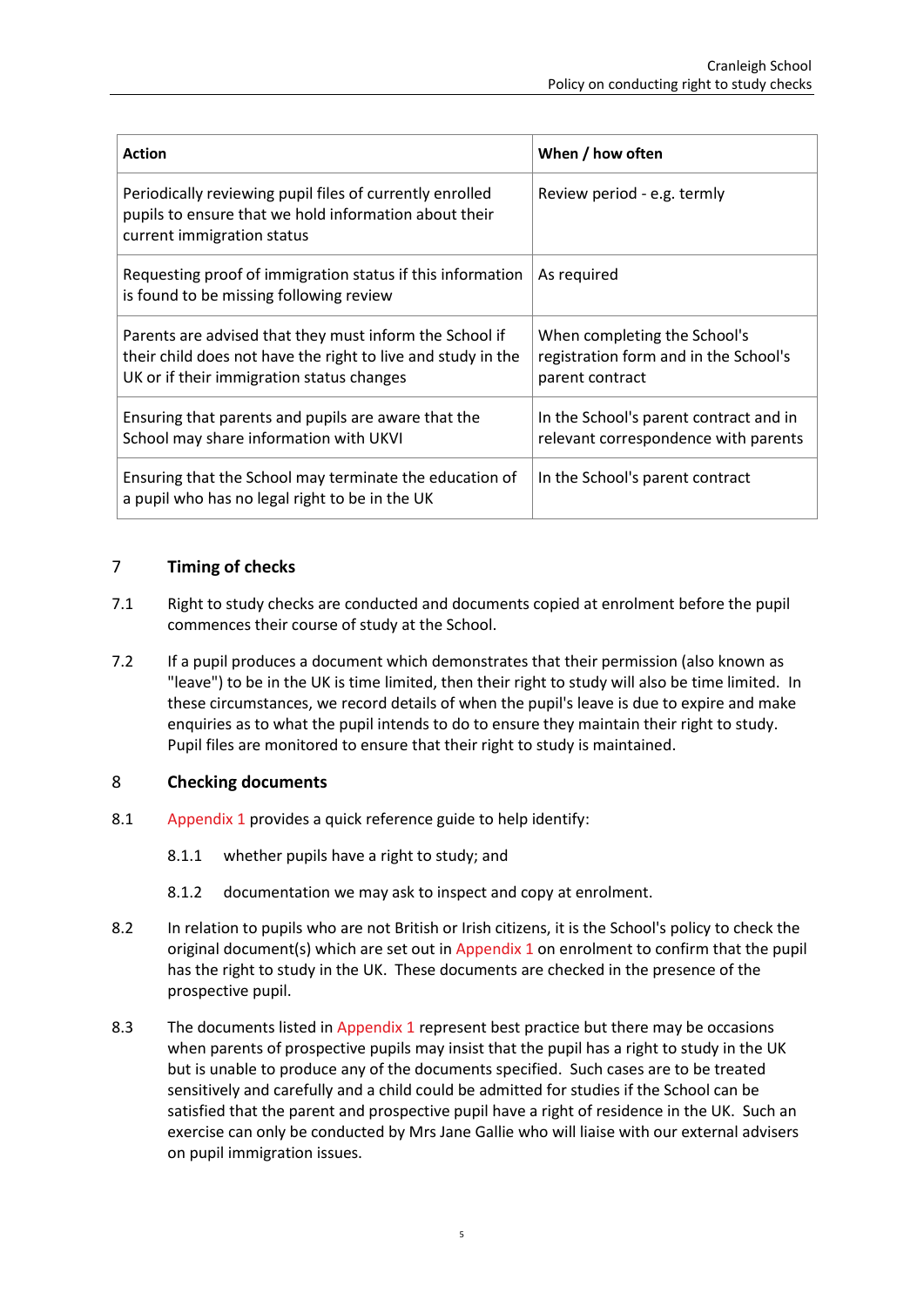- 8.4 We check that the documents are genuine, have not been tampered with and relate to the pupil who has given them to us. We also check, so far as possible, that the document appears consistent with other information that we hold about the pupil.
- 8.5 We complete the form set out at [Appendix 2](#page-9-0) to assist in collecting the required information at enrolment. The checklist is stored on the pupil file.
- 8.6 [Appendix 3](#page-13-0) is to be used to assist in carrying out checks of BRPs.
- 8.7 [Appendix 4](#page-14-0) is to be used to assist in checking digital immigration status.

### 9 **Pupils identified without the right to be in the UK**

- 9.1 Where the School suspects that a pupil does not have valid leave, we take the action described in the following paragraphs.
- 9.2 We will contact the pupil's parent(s), legal guardian, educational guardian and / or agent who recruited the pupil, to clarify the position.
- 9.3 If it transpires that the pupil does not have valid leave, we will notify UKVI via [EducatorsHelpdesk@homeoffice.gov.uk](mailto:EducatorsHelpdesk@homeoffice.gov.uk) of the situation and work collaboratively with them to try to regularise the pupil's immigration status.
- 9.4 If it is not possible to regularise the pupil's immigration status within a reasonable time frame, we will consider exercising our rights under the parent contract to terminate the contract. In so doing, we will consider the best interests of the pupil, where they are under the age of 18. For example, where the pupil is part way through the school year it may be appropriate to postpone this action until the end of the school year. We will take such decisions in collaboration with UKVI, in order not to prejudice the School's sponsor licence or the rights of other sponsored pupils.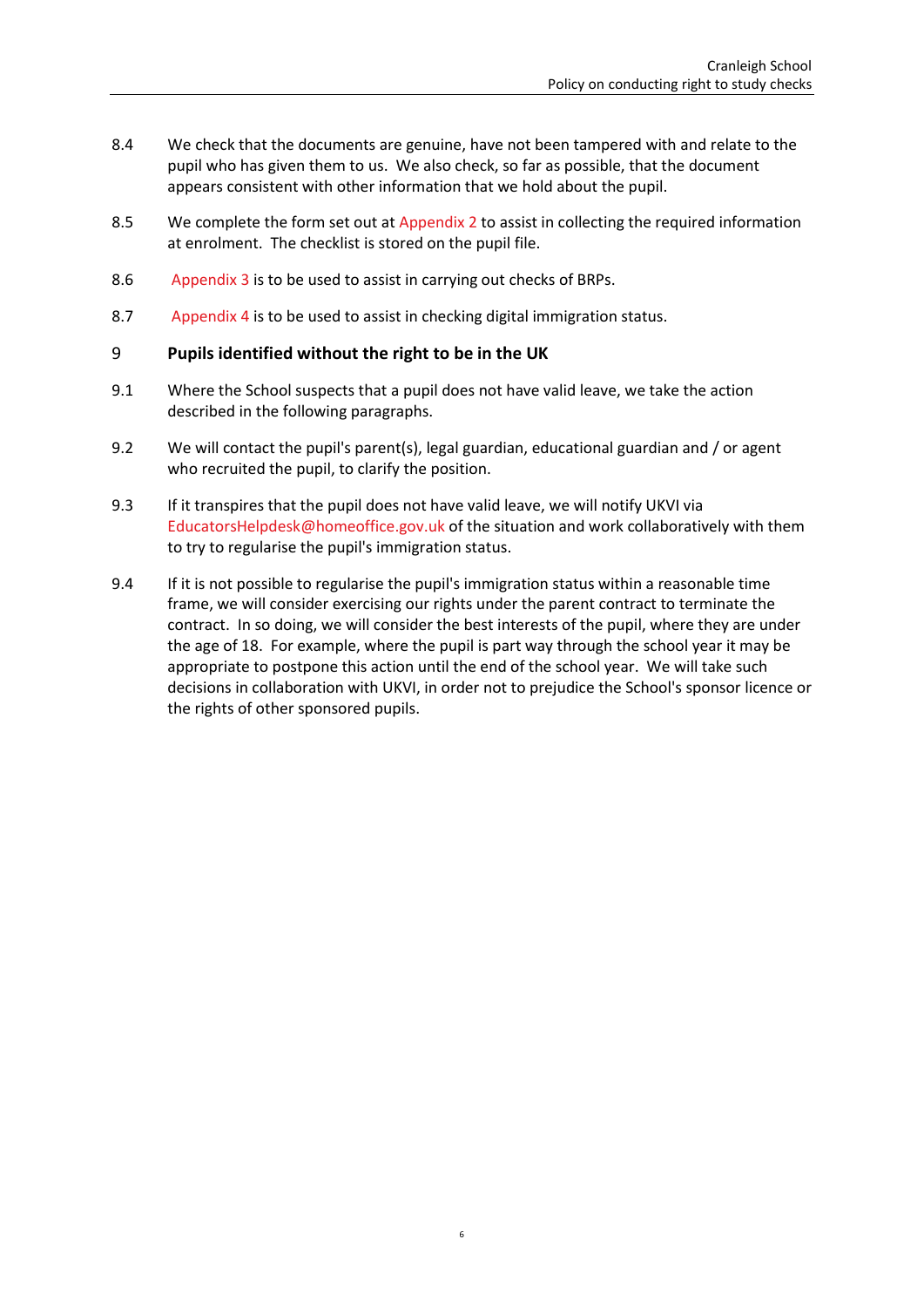| <b>Nationality</b>                                                                       |                                                               |                                                                                                                                                                                                                                                                                                                     |
|------------------------------------------------------------------------------------------|---------------------------------------------------------------|---------------------------------------------------------------------------------------------------------------------------------------------------------------------------------------------------------------------------------------------------------------------------------------------------------------------|
|                                                                                          | Right to study in the UK /<br>restrictions on study in the UK | <b>Evidence of right to study</b>                                                                                                                                                                                                                                                                                   |
| British citizen<br>or                                                                    | No restrictions                                               | British passport (valid or expired)<br>showing British citizenship                                                                                                                                                                                                                                                  |
| Irish citizen                                                                            |                                                               | Irish passport (valid or expired)<br>showing Irish citizenship                                                                                                                                                                                                                                                      |
|                                                                                          |                                                               | If the child was born or adopted in the<br>UK or Ireland, their full birth /<br>adoption certificate which includes<br>the name(s) of at least one of their<br>parents, together with documentation<br>which confirms one of their parents<br>was a British / Irish citizen at the date<br>they were born / adopted |
|                                                                                          |                                                               | If the child was born outside the UK<br>and Ireland, their full birth certificate<br>which includes the name(s) of at least<br>one of their parents or adoptive<br>parents, together with documentation<br>which confirms that either:                                                                              |
|                                                                                          |                                                               | $\circ$ one of their parents was a British<br>citizen by birth or naturalisation<br>on the date they were born; or                                                                                                                                                                                                  |
|                                                                                          |                                                               | $\circ$ one of their parents was born on<br>the island of Ireland                                                                                                                                                                                                                                                   |
|                                                                                          |                                                               | A certificate of registration as a<br>British / Irish citizen, naming the child                                                                                                                                                                                                                                     |
| A non-British / Irish<br>citizen who has the<br>right of abode                           | No restrictions                                               | A current passport endorsed with a<br>certificate of entitlement to the right<br>of abode in the UK                                                                                                                                                                                                                 |
| A non-British / Irish<br>citizen who has been<br>granted indefinite<br>leave to enter or | No restrictions                                               | A passport endorsed to show that the<br>child is allowed to stay indefinitely in<br>the UK or has no time limit on their<br>stay in the UK                                                                                                                                                                          |
| remain (AKA<br>"settlement")                                                             |                                                               | A current BRP confirming that the<br>child is allowed to stay indefinitely in<br>the UK, holds permanent residence or<br>has no time limit on their stay in the<br>UK                                                                                                                                               |
|                                                                                          |                                                               | Proof of the pupil's digital<br>immigration status obtained by                                                                                                                                                                                                                                                      |

### <span id="page-6-0"></span>**Appendix 1 Quick guide: right to study by nationality and immigration category**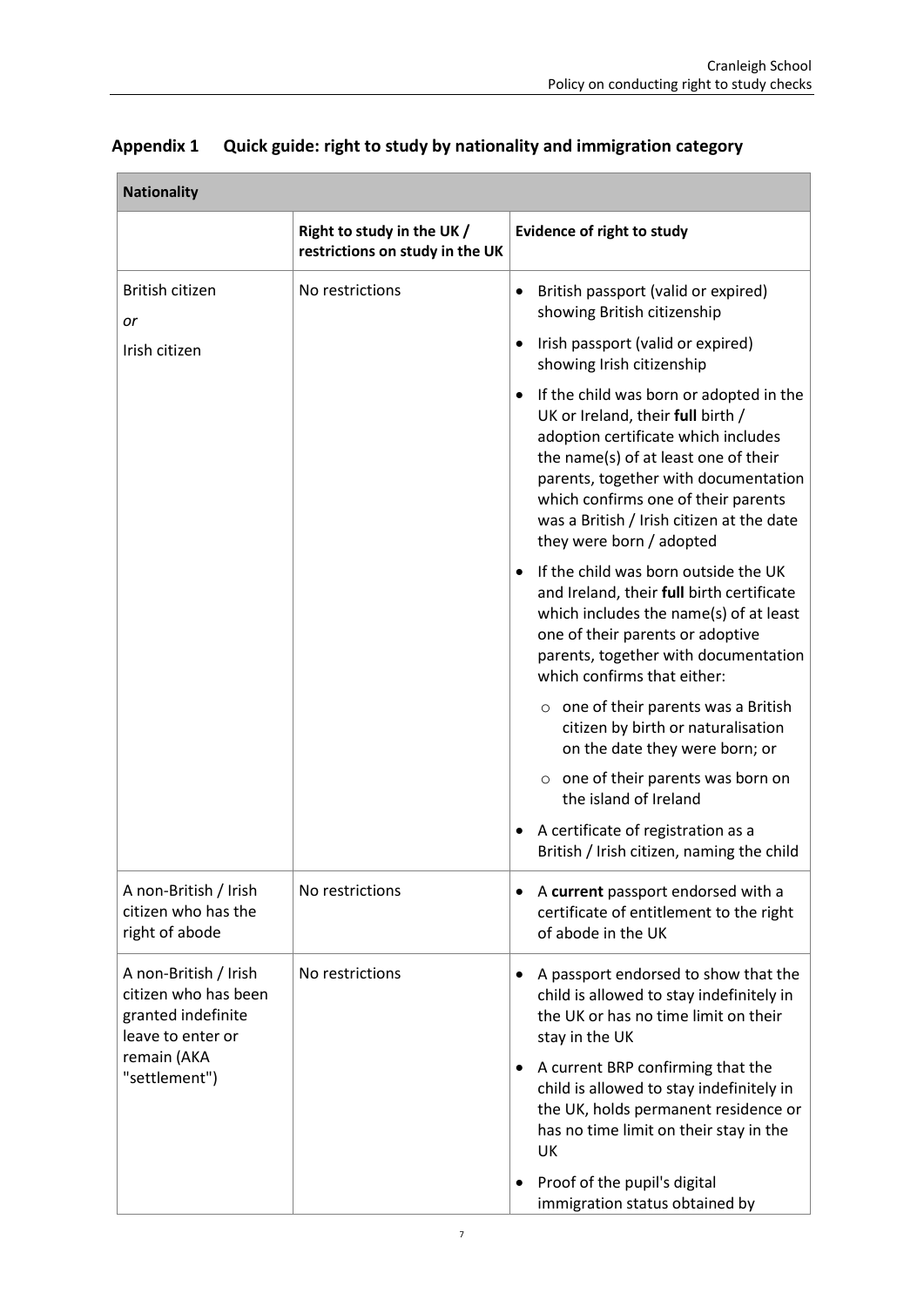|                                  |                                                                              | following the process set out in<br><b>Appendix 4</b> |
|----------------------------------|------------------------------------------------------------------------------|-------------------------------------------------------|
| A non-British / Irish<br>citizen | This will depend on the<br>immigration status the pupil<br>holds (see below) | See below                                             |

| <b>Immigration category</b>                                                                  |                                                                                          |                                                                                                                                                                                                                                                                                                                                                                                                                                              |  |
|----------------------------------------------------------------------------------------------|------------------------------------------------------------------------------------------|----------------------------------------------------------------------------------------------------------------------------------------------------------------------------------------------------------------------------------------------------------------------------------------------------------------------------------------------------------------------------------------------------------------------------------------------|--|
|                                                                                              | Right to study in the UK /<br>restrictions on study in the UK                            | <b>Evidence of right to study</b>                                                                                                                                                                                                                                                                                                                                                                                                            |  |
| Child Student visa                                                                           | Right to study at the School                                                             | <b>New pupil</b>                                                                                                                                                                                                                                                                                                                                                                                                                             |  |
| sponsored by the<br>School                                                                   | on the course for which the<br>Confirmation of Acceptance of<br>Studies (CAS) was issued | Valid BRP with the School's sponsor<br>licence number on it, issued for the<br>duration of the course the pupil will<br>be / is currently studying, together with<br>a valid passport                                                                                                                                                                                                                                                        |  |
|                                                                                              |                                                                                          | Note: A 30 day vignette endorsed in the<br>pupil's passport is not proof of the right<br>to study for the full duration of the<br>course. If a sponsored pupil does not<br>have a BRP (because there has been a<br>delay in it being issued) then they can<br>commence their studies at the School<br>but follow up checks must be conducted<br>before the 30 day vignette expires by<br>when the pupil should have been issued<br>their BRP |  |
|                                                                                              |                                                                                          | Or, for pupils granted digital<br>immigration status:                                                                                                                                                                                                                                                                                                                                                                                        |  |
|                                                                                              |                                                                                          | Proof of the pupil's digital immigration<br>status obtained by following the process<br>set out in Appendix 4                                                                                                                                                                                                                                                                                                                                |  |
|                                                                                              |                                                                                          | <b>Current pupil</b>                                                                                                                                                                                                                                                                                                                                                                                                                         |  |
|                                                                                              |                                                                                          | As above, although if the pupil joined<br>the School before the implementation<br>of BRP system (pre-2015) a valid<br>passport with a vignette showing their<br>permission to be in the UK for the<br>duration of the pupil's study at the<br>School                                                                                                                                                                                         |  |
| Non-British / Irish<br>citizen who has limited<br>leave to remain other<br>than as a visitor | Right to study in the UK until<br>the expiry date on the BRP<br>granted to the child     | Valid BRP confirming that the child has<br>limited leave to remain in any category<br>other than visitor<br>Or, for pupils granted digital                                                                                                                                                                                                                                                                                                   |  |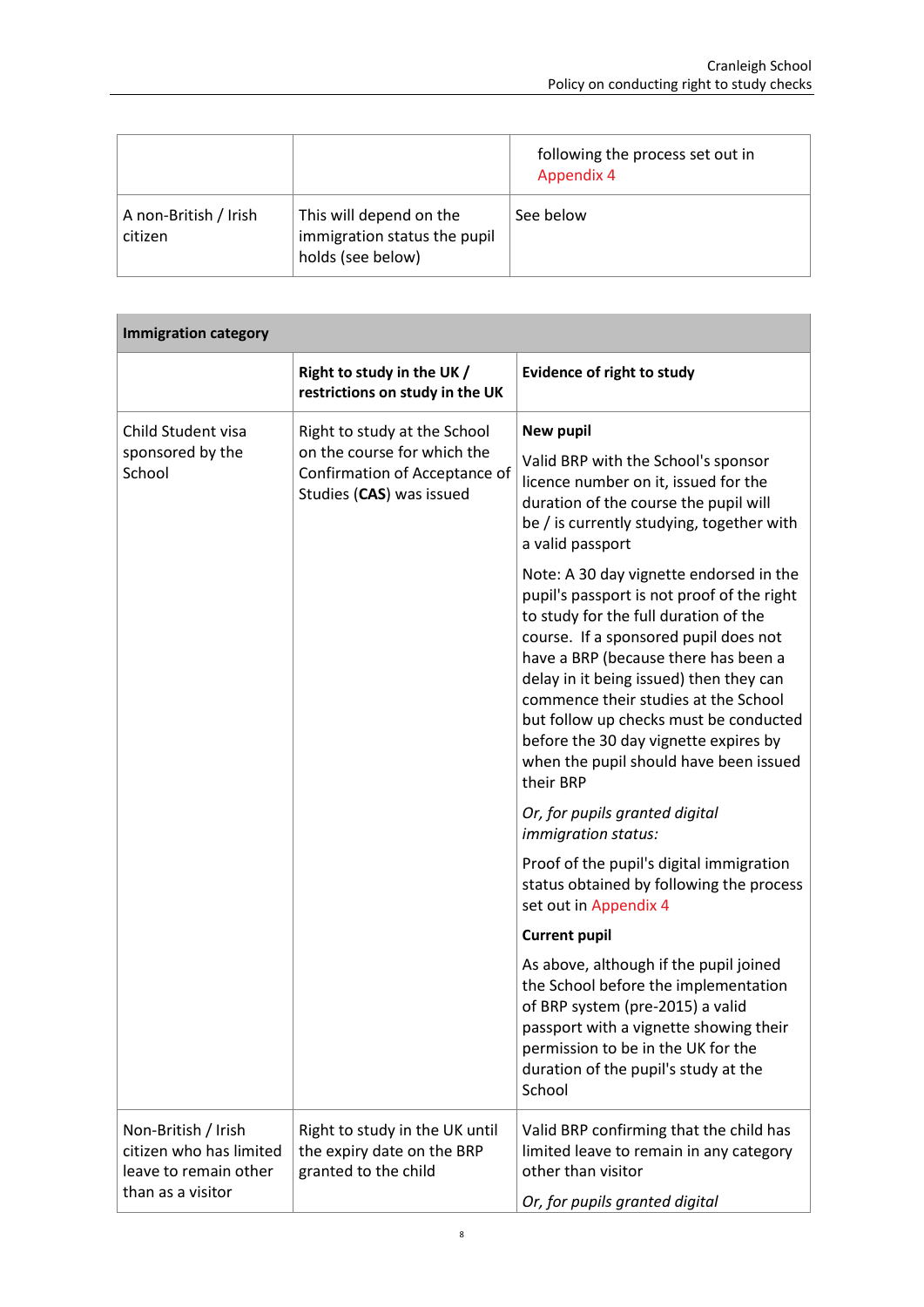|                                                                              |                                                                                           | <i>immigration status:</i>                                                                                                                                      |
|------------------------------------------------------------------------------|-------------------------------------------------------------------------------------------|-----------------------------------------------------------------------------------------------------------------------------------------------------------------|
|                                                                              |                                                                                           | Proof of the pupil's digital immigration<br>status obtained by following the process<br>set out in Appendix 4                                                   |
|                                                                              |                                                                                           | Where the child's BRP or digital status<br>indicates that they are a dependant, we<br>also need to see:                                                         |
|                                                                              |                                                                                           | a copy of the relevant parents'<br>passport or BRP confirming their<br>right to be in the UK; or                                                                |
|                                                                              |                                                                                           | proof of the relevant parents' digital<br>immigration status                                                                                                    |
| Non-British / Irish<br>citizen who is in the UK                              | Right to study at the School<br>on a course or courses ending<br>no later than:           | The pupil's current, valid passport,<br>together with:                                                                                                          |
| under the visitor<br>category                                                | the expiry of the child's<br>visit visa; or                                               | a visit visa endorsed in that passport<br>and stamped to confirm date of most<br>recent entry as a visitor; or                                                  |
|                                                                              | six months from the date<br>the child last entered the<br>UK<br>whichever is the earlier. | for foreign nationals holding a<br>$\bullet$<br>passport which does not feature in<br>Appendix Visitor: Visa National List of<br>the Immigration Rules, either: |
|                                                                              |                                                                                           | $\circ$ an immigration stamp endorsed in<br>their passport confirming date of<br>most recent entry to the UK as a<br>visitor; or                                |
|                                                                              |                                                                                           | $\circ$ if their most recent entry to the<br>UK was via passport eGates, proof<br>of the date of arrival, such as an<br>airline ticket or boarding pass         |
| Non-British / Irish<br>citizen without valid<br>leave to remain in the<br>UK | No right to study                                                                         |                                                                                                                                                                 |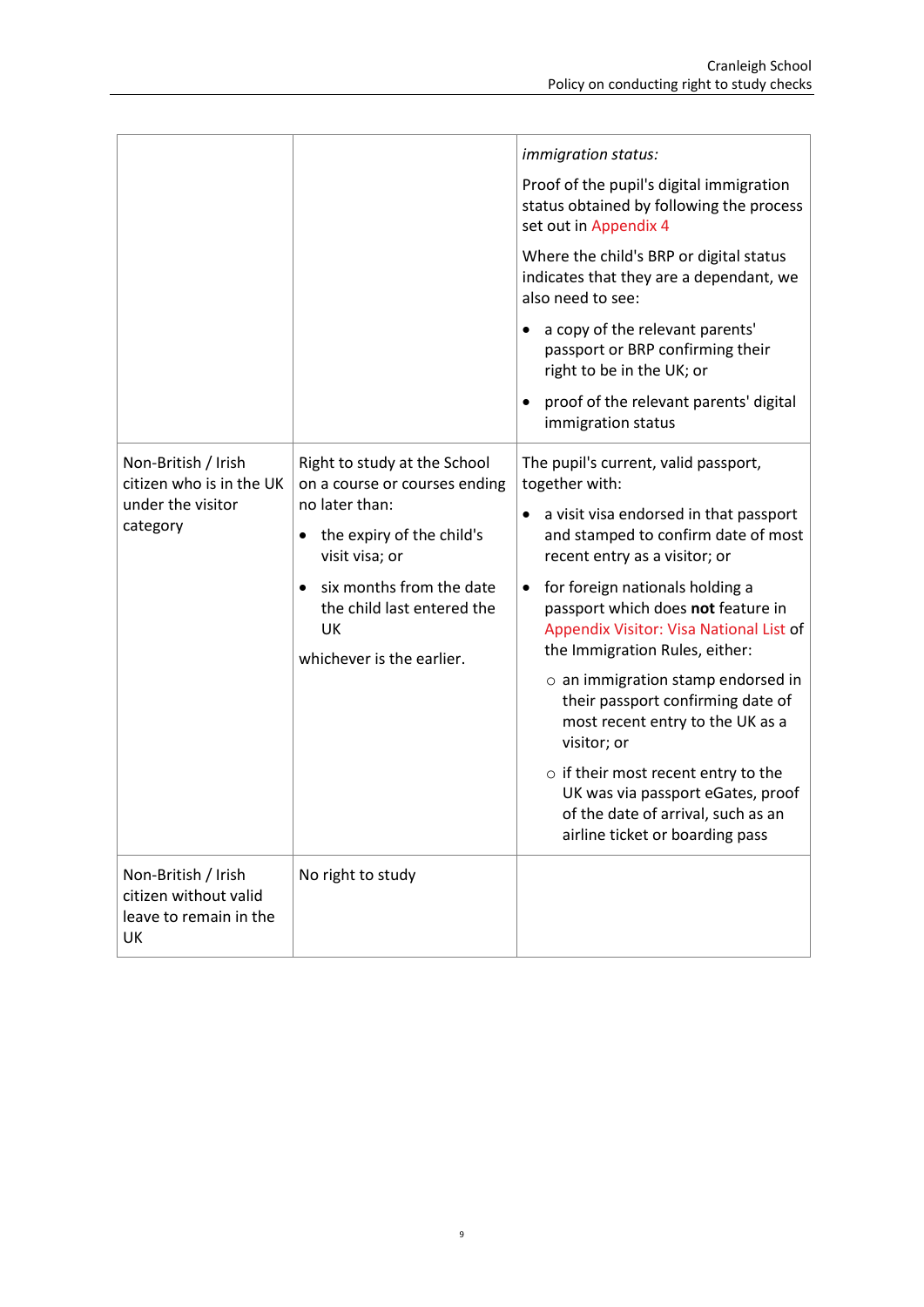| Name of pupil:               |                                                                                                                                                                              |  |
|------------------------------|------------------------------------------------------------------------------------------------------------------------------------------------------------------------------|--|
| <b>Nationality:</b>          |                                                                                                                                                                              |  |
| Immigration<br>category:     | British or Irish citizen<br>Child Student visa sponsored non-British / Irish citizen<br>Other category e.g. a dependant of someone with limited leave to remain<br>in the UK |  |
| Date of leave expiry         |                                                                                                                                                                              |  |
| Type of check:               | Initial check at enrolment<br>Follow up check                                                                                                                                |  |
| Need for follow up<br>check? | Yes<br>No<br>When:                                                                                                                                                           |  |
| Date of this check:          |                                                                                                                                                                              |  |
| <b>Check conducted by:</b>   |                                                                                                                                                                              |  |

### <span id="page-9-0"></span>**Appendix 2 Right to study checklist**

| Step 1: Inspect |                                                                                                                                                                                                                                                                                                                                                          |  |
|-----------------|----------------------------------------------------------------------------------------------------------------------------------------------------------------------------------------------------------------------------------------------------------------------------------------------------------------------------------------------------------|--|
|                 | You must inspect the following original documents for the following category of migrant:                                                                                                                                                                                                                                                                 |  |
|                 | British citizen / Irish citizen / right of abode <sup>3</sup>                                                                                                                                                                                                                                                                                            |  |
|                 | A passport (valid or expired) showing the holder, or a person named in the passport as the<br>child of the holder, is a British citizen or Irish citizen or a citizen of the UK and colonies having<br>the right of abode in the UK. No further checks required.                                                                                         |  |
|                 | If the child was born in the UK or Ireland, their full birth certificate which includes the<br>name(s) of at least one of their parents or adoptive parents, together with documentation<br>which confirms one of their parents was a British / Irish citizen or had settled status in the UK<br>at the date they were born. No further checks required. |  |
|                 | If the child was born outside the UK and Ireland, their full birth certificate which includes the<br>name(s) of at least one of their parents or adoptive parents, together with documentation<br>which confirms that either:                                                                                                                            |  |
|                 | one of their parents was a British citizen by birth or naturalisation on the date they were<br>٠<br>born; or                                                                                                                                                                                                                                             |  |
|                 | one of their parents was born on the island of Ireland.                                                                                                                                                                                                                                                                                                  |  |
|                 | No further checks required.                                                                                                                                                                                                                                                                                                                              |  |

<sup>&</sup>lt;sup>3</sup> See paragraph 3 of the policy for the circumstances in which staff may carry out checks on pupils who have declared British citizenship on admission or enrolment.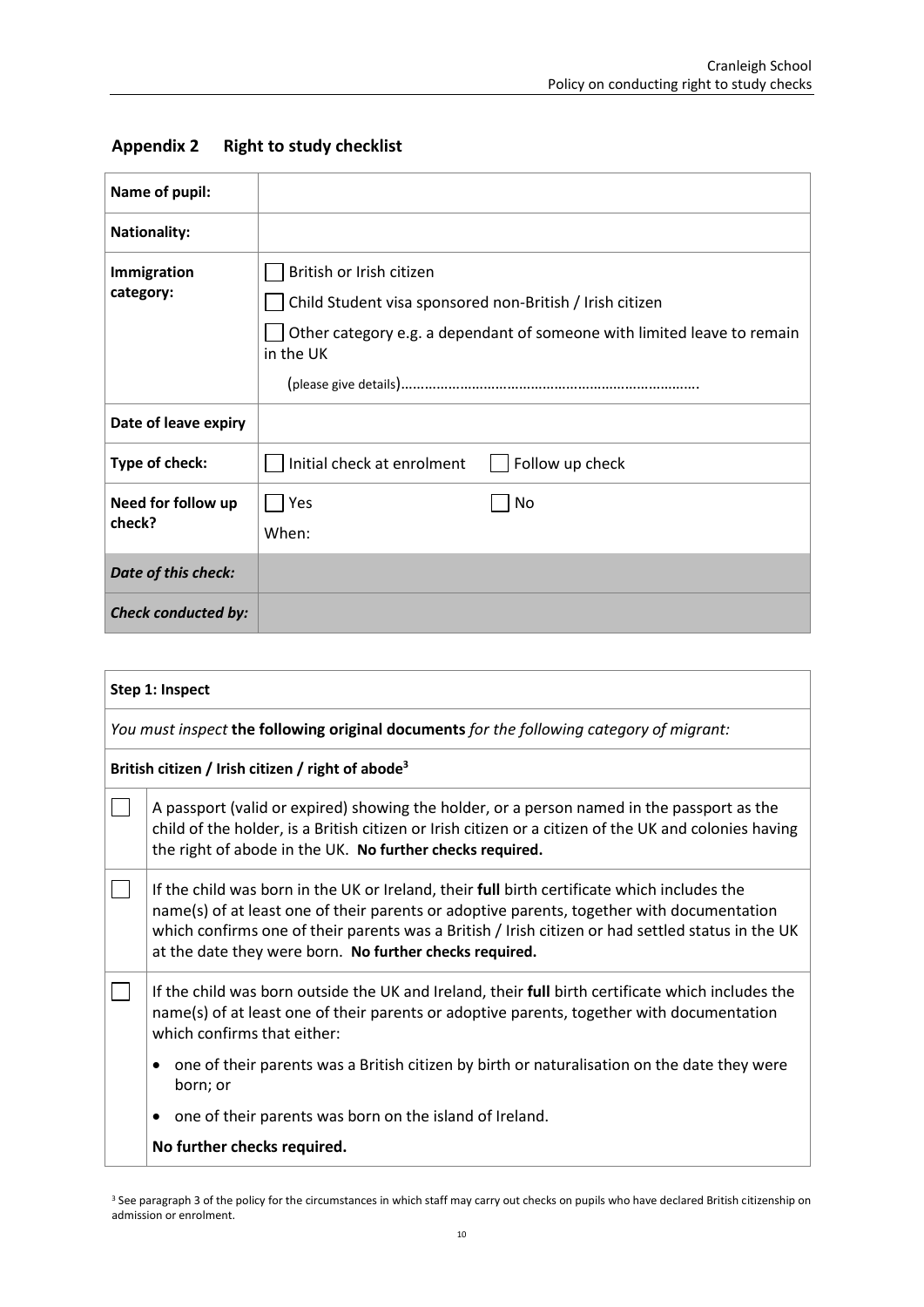| A certificate of registration as a British or Irish citizen, naming the child. No further checks<br>required.                                                                                                                                                                                                          |  |  |
|------------------------------------------------------------------------------------------------------------------------------------------------------------------------------------------------------------------------------------------------------------------------------------------------------------------------|--|--|
| A current passport endorsed with a certificate of entitlement to the right of abode in the UK.<br>No further checks required.                                                                                                                                                                                          |  |  |
| <b>Child Student visa holder</b>                                                                                                                                                                                                                                                                                       |  |  |
| A valid passport and BRP issued by the Home Office to the holder indicating that the pupil<br>named is sponsored by our School and is allowed to stay in the UK for the duration of the<br>pupil's course.                                                                                                             |  |  |
| Proof of immigration status obtained through the "check someone's immigration status" page<br>on gov.uk and accessed using a share code provided by the pupil. The online check must<br>indicate that the pupil named is sponsored by our School and is allowed to stay in the UK for<br>the duration of their course. |  |  |
| (In addition) Copy of the parental consent letter and birth certificate / court document held<br>on file.                                                                                                                                                                                                              |  |  |
| Other non-British or Irish citizen                                                                                                                                                                                                                                                                                     |  |  |
| A valid BRP issued by the Home Office, endorsed to confirm that the child is allowed to stay<br>indefinitely in the UK or has no time limit on their stay in the UK. No further checks required.                                                                                                                       |  |  |
| A current passport endorsed to show that the child is allowed to stay in the UK in any<br>category other than as a visitor. Check again if the document will expire before the end of the<br>pupil's studies.                                                                                                          |  |  |
| Where the endorsement indicates that the child is a dependant, this should also be<br>accompanied by a copy of the relevant parents' passport or BRP confirming their right to be in<br>the UK.                                                                                                                        |  |  |
| A current BRP issued by the Home Office to the holder which indicates that the child can<br>currently stay in the UK in any category other than as a visitor. Check again if the document<br>will expire before the end of the pupil's studies.                                                                        |  |  |
| Where the BRP indicates that the child is a dependant, this should also be accompanied by a<br>copy of the relevant parents' passport or BRP confirming their right to be in the UK.                                                                                                                                   |  |  |
| A current immigration status document containing a photograph issued by the Home Office<br>to the holder with a valid endorsement indicating that the named person may stay in the UK,<br>in any category other than as a visitor. Check again if the document will expire before the end<br>of the pupil's studies.   |  |  |
| Where the endorsement indicates that the child is a dependant, this should also be<br>accompanied by a copy of the relevant parents' passport or BRP confirming their right to be in<br>the UK.                                                                                                                        |  |  |
| Proof of immigration status obtained through the check someone's immigration status page<br>on gov.uk and accessed using a share code provided by the pupil. The online check must<br>indicate that the pupil named is allowed to stay in the UK in any category other than as a<br>visitor.                           |  |  |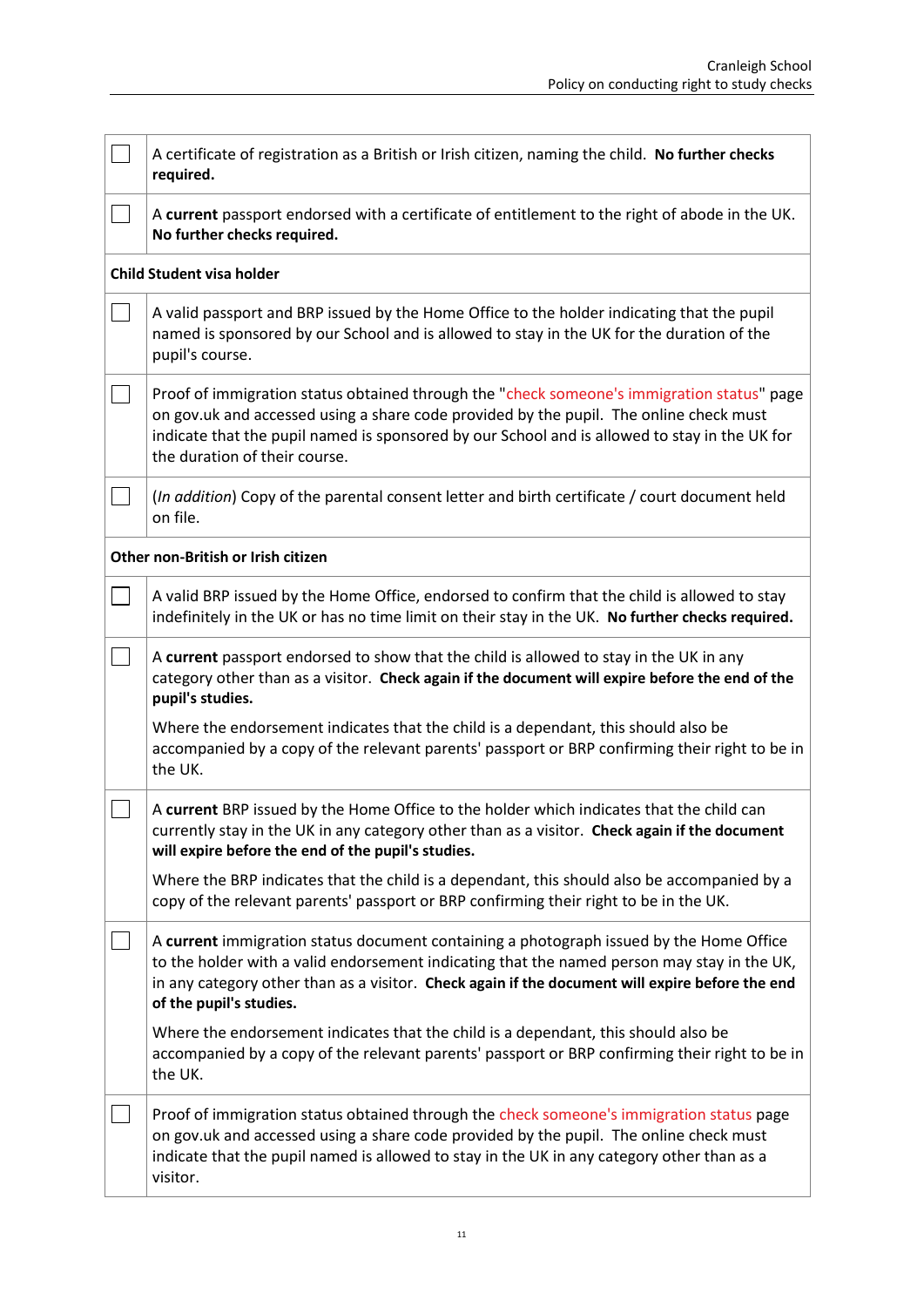$\Box$ A Positive Verification Notice issued by the Home Office Employer Checking Service to the employer or prospective employer of one of the child's parents, which indicates that the parent may stay in the UK and is permitted to work. **Check again within six months of the date of the Notice.** We also need to see proof of relationship between the child and the named parent and that the child has an outstanding application or appeal outstanding with the Home Office.

**For pupils joining the School for a short course of no more than six months:**

The pupil's **current** passport, **together with** a visit visa endorsed in that passport and stamped to confirm date of most recent entry as a visitor **or**, where the pupil is a 'non-visa national', either an immigration stamp endorsed in that passport confirming date of most recent entry to the UK as a visitor **or**, if their most recent entry to the UK was via passport eGates, proof of the date of arrival, such as an airline ticket or boarding pass.

**Note that pupils in the UK as visitors must complete their studies by the expiry date of their visit visa, or six months from the date they last entered the UK, whichever is earlier.**

| Step 2: Check                                                                                                                                                                                                 |       |                 |     |
|---------------------------------------------------------------------------------------------------------------------------------------------------------------------------------------------------------------|-------|-----------------|-----|
| You must check that the original documents are genuine, that the person presenting them is the<br>prospective pupil or pupil and the rightful holder.                                                         |       |                 |     |
| Are photographs consistent across documents and with the person's<br>appearance?                                                                                                                              | Yes   | No l            | N/A |
| Are dates of birth consistent across documents and with the person's<br>appearance?                                                                                                                           | Yes l | No <sub>1</sub> | N/A |
| Are expiry dates for time-limited permission to be in the UK in the<br>future i.e. they have not passed (if applicable)?                                                                                      | Yes   | No l            | N/A |
| Are you satisfied the document is genuine, has not been tampered<br>with and belongs to the holder?                                                                                                           | Yes   | No l            | N/A |
| Have you checked the reasons for any different names across<br>documents (e.g. marriage certificate, divorce decree, deed poll)?<br>(Supporting documents should also be photocopied and a copy<br>retained.) | Yes l | No <sub>1</sub> | N/A |

### **Step 3: Copy**

 $\Box$ 

You must make a clear **copy** of each original document in a format which cannot later be altered, and retain the copy securely: electronically or in hard copy. You must copy and retain:

**Passports:** any page with the document expiry date, nationality, date of birth, signature, leave expiry date, biometric details and photograph, and any page containing information indicating the holder has an entitlement to enter or remain in the UK and undertake the work in question.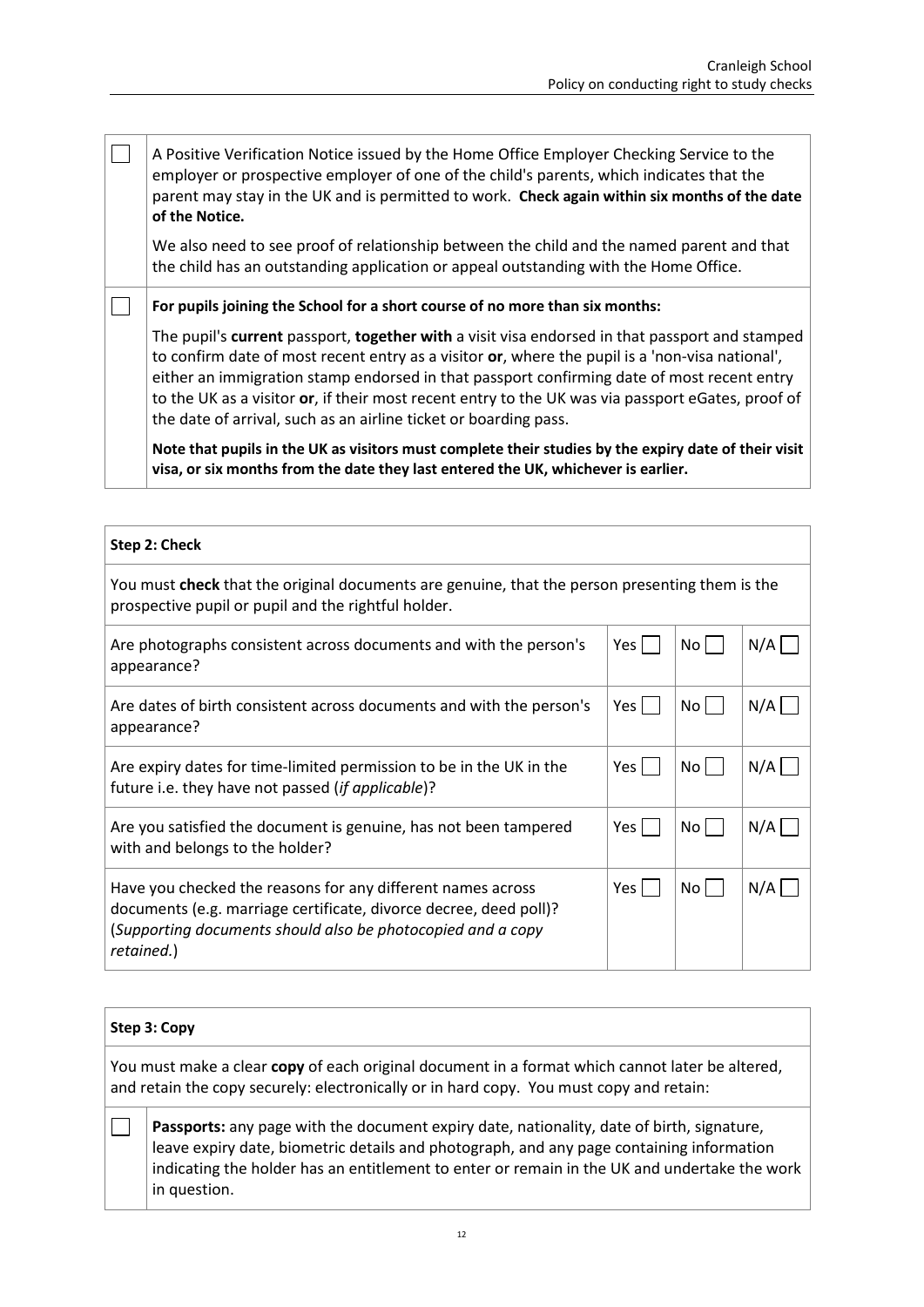**Proof of digital immigration status:** a copy of the pupil's "profile" page (the page that includes the pupil's photo and date on which the check was conducted) either printed as a hard copy or saved as a pdf or html file.

**All other documents:** the document in full (Note: **both sides** of a Biometric Residence Permit).

 $\Box$ 

 $\Box$ 

| Deadline for conducting follow up check |  |
|-----------------------------------------|--|
| $\vert$ (if required):                  |  |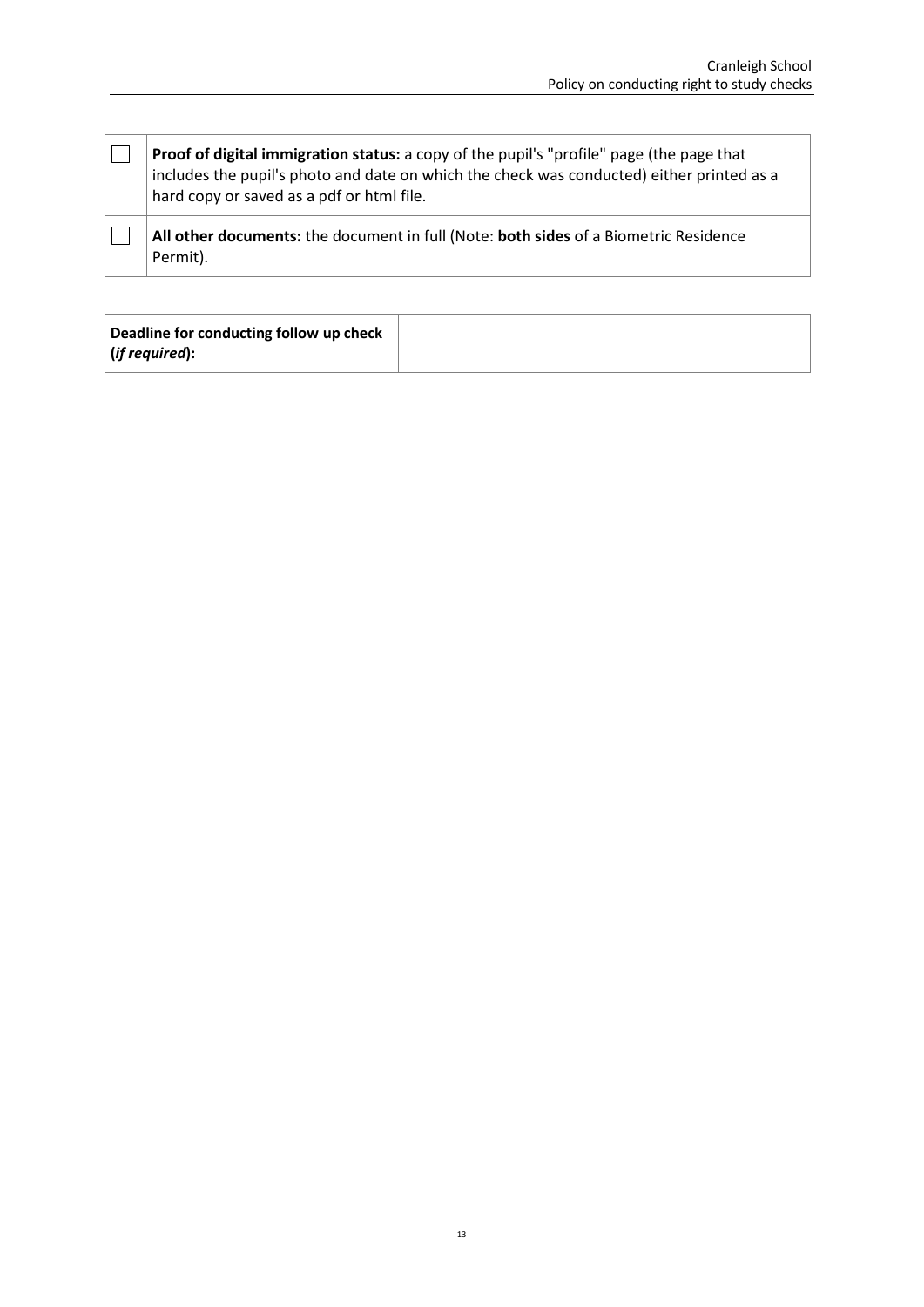### <span id="page-13-0"></span>**Appendix 3 How to check the validity of a BRP**



1. Is the image an image of the pupil in front of you?

2. Does the name match the name of the person registered with the school?

3. Does the "Valid until" date cover the duration of the time the pupil will be at the school? This will be five or ten years if the holder has been given permission to settle in the UK (known as indefinite leave to remain).

4. Does this say UK?

5. Does the immigration category match what you know about the pupil's circumstances? If the pupil is a dependant of a person under a different category it should say that the pupil is a dependant.

6. These are the immigration entitlements for the length of the holder's stay, and may continue on the back of the permit. A child who is 16 or over is permitted to work. You can also work, if you're 16 or over: part-time during term for up to ten hours per week; full-time during vacations or on a work placement as part of their course, (but not for more than 50% of their course time).

7. Does the BRP have a unique permit number?

8. Most children will not be required to provide a signature.

9. Does the BRP have a biometric chip?

10. Is the pupil's gender recorded accurately?

11. Does the pupil's date and place of birth reflect your records?

12. Does the nationality recorded reflect your records?

13. This is an extension of the conditions attached to the pupil's leave to be in the UK. Pupils who are 16 or over may be required to register with the police if they are from certain countries. If having considered the pupil's circumstances, the information recorded on the BRP in relation to registering with police is inaccurate then the conditions attached to the pupil's leave are inaccurate and the school has a duty to report this to UKVI.

14. This information does not need to be checked and is for UKVI purposes only.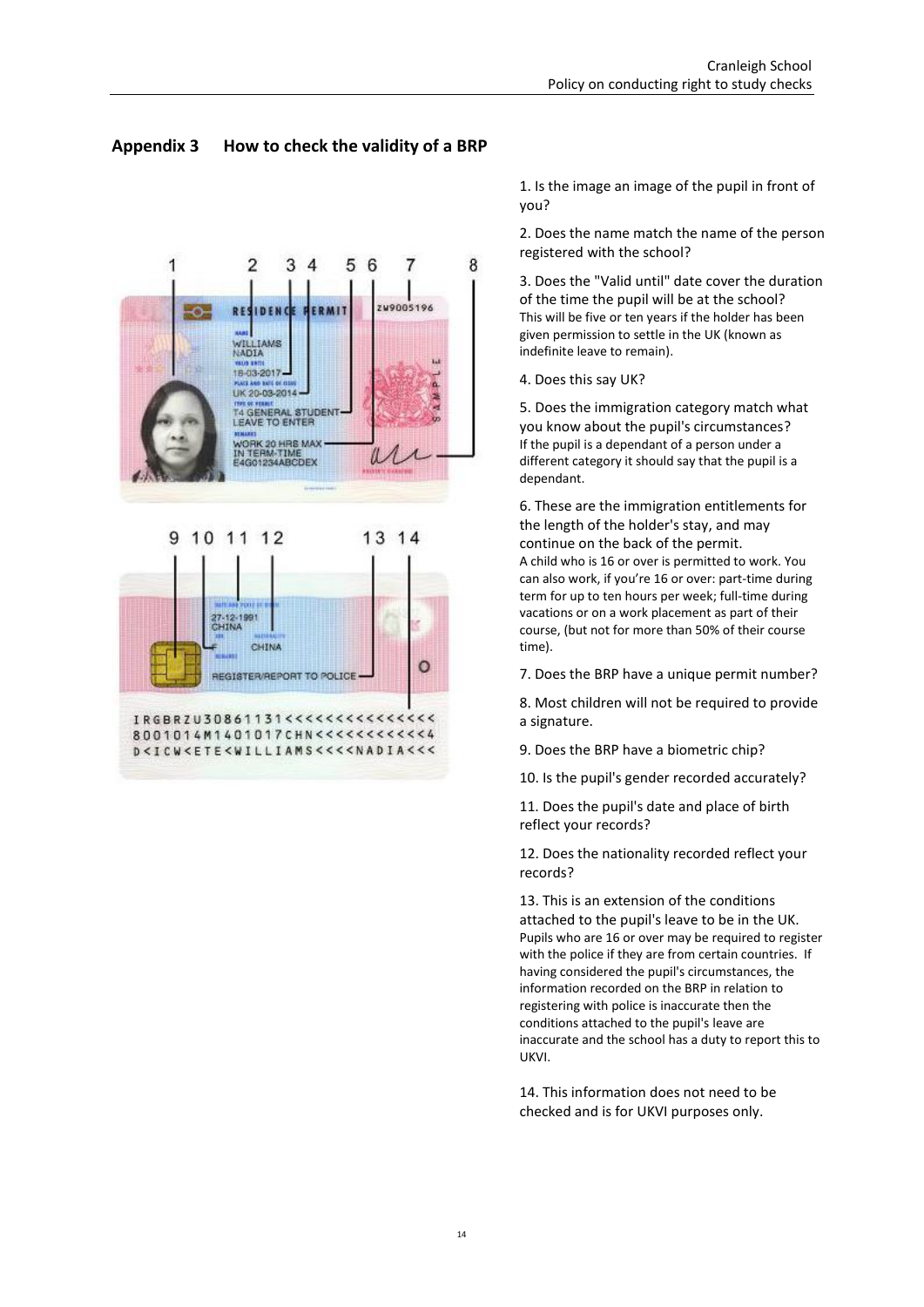### <span id="page-14-0"></span>**Appendix 4 Checking digital immigration status**

In certain circumstances a foreign national's immigration status will not be endorsed on a physical document but instead they will have a digital status that needs to be accessed online via an online portal. Pre-settled status and settled status granted to EEA and Swiss nationals under the EU Settlement Scheme is evidenced in this way, as is immigration permission granted to EEA and Swiss nationals from 1 January 2021, provided those individuals hold biometric, "chipped" passports.

Checking digital immigration status is a three-step process:

#### **Step 1: Use the Home Office online right to work checking service**

When a pupil wishes to share their immigration status with you, they should provide you with the share code generated by th[e Home Office's online immigration checking](https://www.gov.uk/view-prove-immigration-status) service. They may provide this to you directly, or they may choose to send this to you via the service, in which case you will receive an email from Status service [status.service@notifications.service.gov.uk.](mailto:status.service@notifications.service.gov.uk)

To view the pupil's immigration status, you will need to type in the share code and the pupil's date of birth.

You must use the Home Office online right to work checking service to conduct an online check. You must do this by accessing the [check someone's immigration status](https://www.gov.uk/check-immigration-status) page on gov.uk. It is not sufficient to simply view the details provided to the pupil on the migrant part of the service.

### **Check someone's** immigration status

Use this service to check someone's immigration status if you have their 'share code' The share code will have been emailed to you or given to you by the person whose status you're checking. It expires after 30 days. You will also need the person's date of birth. The service will show if they have the right to: • live in the UK · access services like the NHS • apply for benefits . apply for a bank account, loan or credit card in the UK Use a different service to check someone's right to work.

## Start now >

#### **Step 2 Check**

Check that the photograph on the online immigration status check is of the pupil presenting themselves to you (i.e. the information provided by the check relates to the pupil and they are not an imposter).

You must only allow the pupil to commence studies at the School, or continue in their studies if you are conducting a follow-up check, if the online check confirms they have the right to live in the UK and are not subject to a condition preventing them from studying in the UK.

#### **Step 3 Retain evidence of the online check**

You must retain evidence of the online immigration status check. For online checks, this should be the profile page confirming the pupil's immigration status. This is the page that includes the pupil's photo and date on which the check was conducted. You will have the option of printing the profile (the response provided by the Home Office online immigration status checking service), or saving it